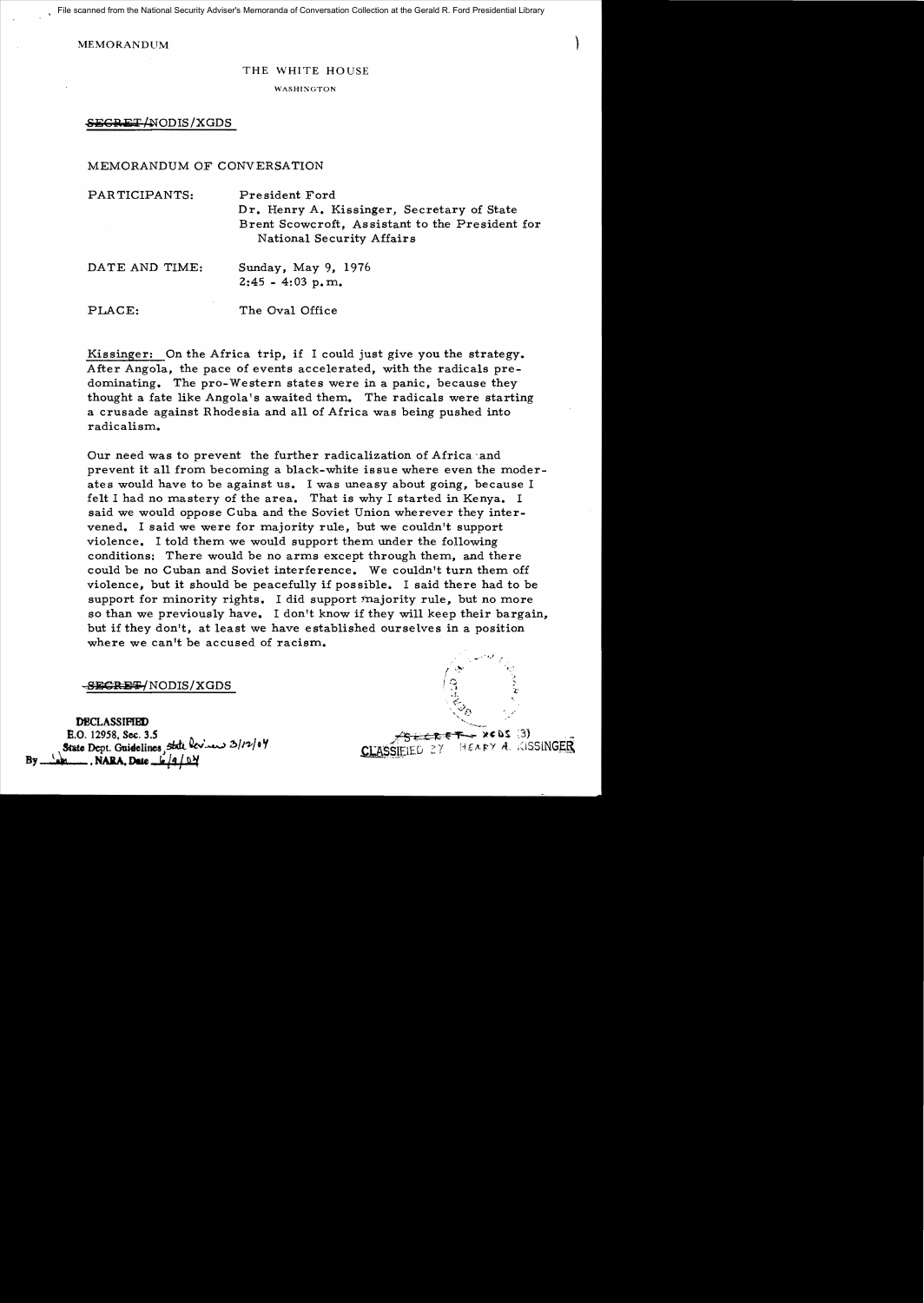There were some dumb things that happened. Like the  $$7.5$  billion fund -- the Sahel development idea. What I said was: why put our money into relief rather than into long-term development? We could begin rolling back the desert. Someone--a newsman--asked how much that would cost. I said I had heard the figure that it could amount to \$7.5 billion over twenty years.

Why do we need this? We need to rally the moderates around us. I kept saying Africa is for the Africans. I told Nyerere we wouldn't support particular liberation movements, but in return he would have to keep out Communist support too. I think we succeeded more than I ever thought possible. If we pursue it, we will have the Soviets on the run within a year.

Giscard will speak on Tuesday in support of the moderate African states and form a consortium. Houphouet-Boigny will reply.

President: That is good, so we can not just be alone on it.

Kissinger: A statement by you in support of the French initiative would be good.

On Southern Africa I spoke to Nkomo, a leader of the Rhodesian resistance. There are only two choices: Rhodesia will go like Angola and Mozambique. If it goes within the next year or two, he will be in charge; if after that, the men with the guns will be.

If we pursue this policy, we can make South Africa legitimate. We have established our bona fides with the blacks and that gives us some room. with South Africa. Now I can meet with them on the next trip to Europe.

President: How about Smith? Is there any flexibility?

Kissinger: We should work with South Africa to see if they can't increase the pressure on Rhodesia. We don't have to pressure Rhodesia, but we should try to repeal the Byrd Amendment. But we do have to make a major effort in Zaire. Mobutu says he has to have tanks psychologically because Angola has them..

If we could send Clements and a general to Mobutu. And then if Giscard could train them.....

President: Did Brent tell you about Dobrynin?



S<del>ECRET</del>/NODIS/XGDS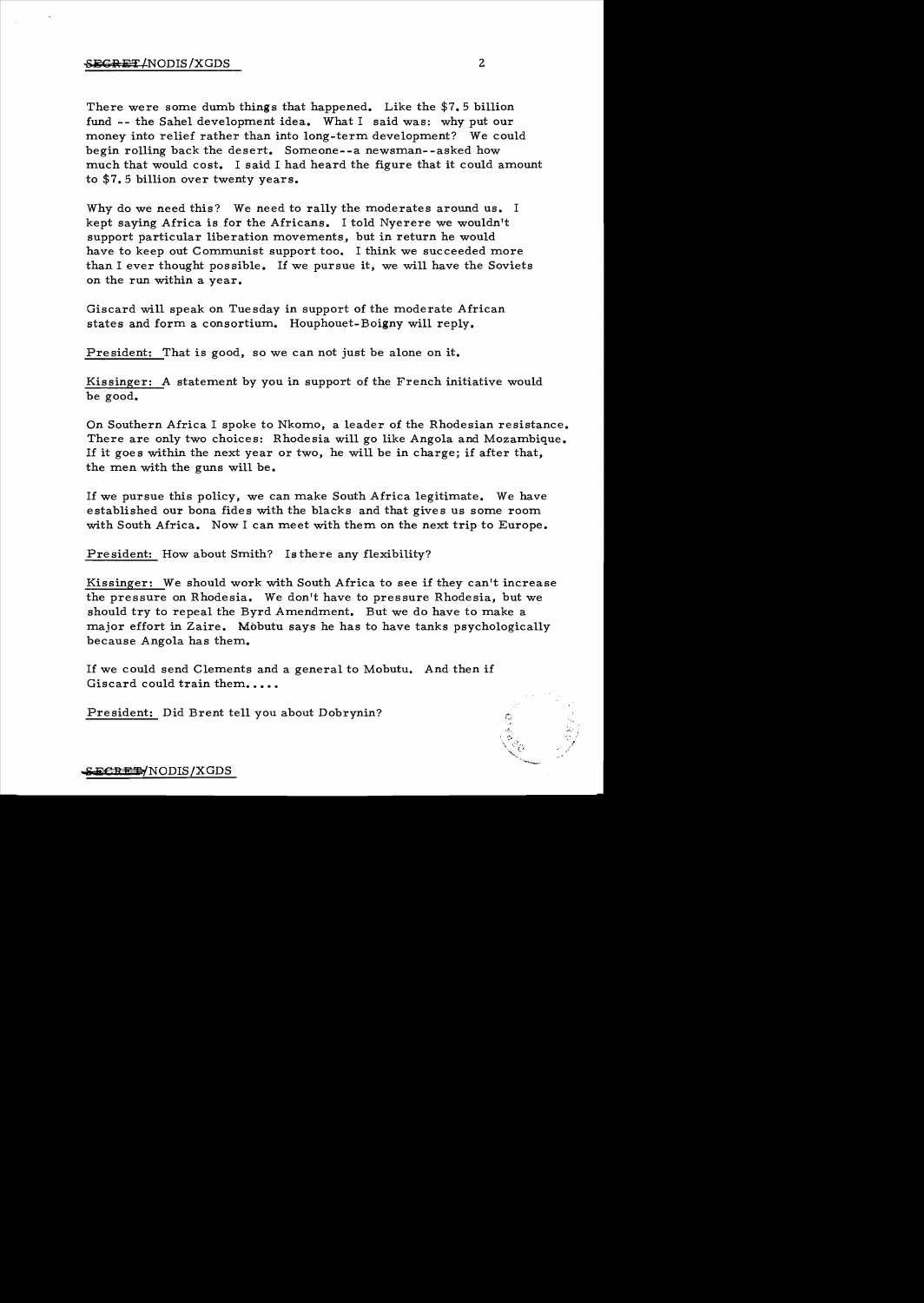## $-$ <del>GEGRET</del>/NODIS/XGDS 3

Kissinger: Yes. I think the Cubans will get out of Angola. I said we would recognize Angola if the Cuban troops were removed.

Pre sident: Some movement would really help.

Kis singer: I will tell Dobrynin if they want detente, they have got to get the Cubans out.

President: I think your trip was successful. As far as Texas went, I made the points on majority rule, minority rights, and no outside inte rvention.

Kissinger: If it comes up again, I would say that after Angola, the continent was sliding toward Communism, that we have given the whites more time to work things out. Don't make it look like I went out to push majority rule. This was the only way we could stop the radicalization process.



<del>SECRET/</del>NODIS/XGDS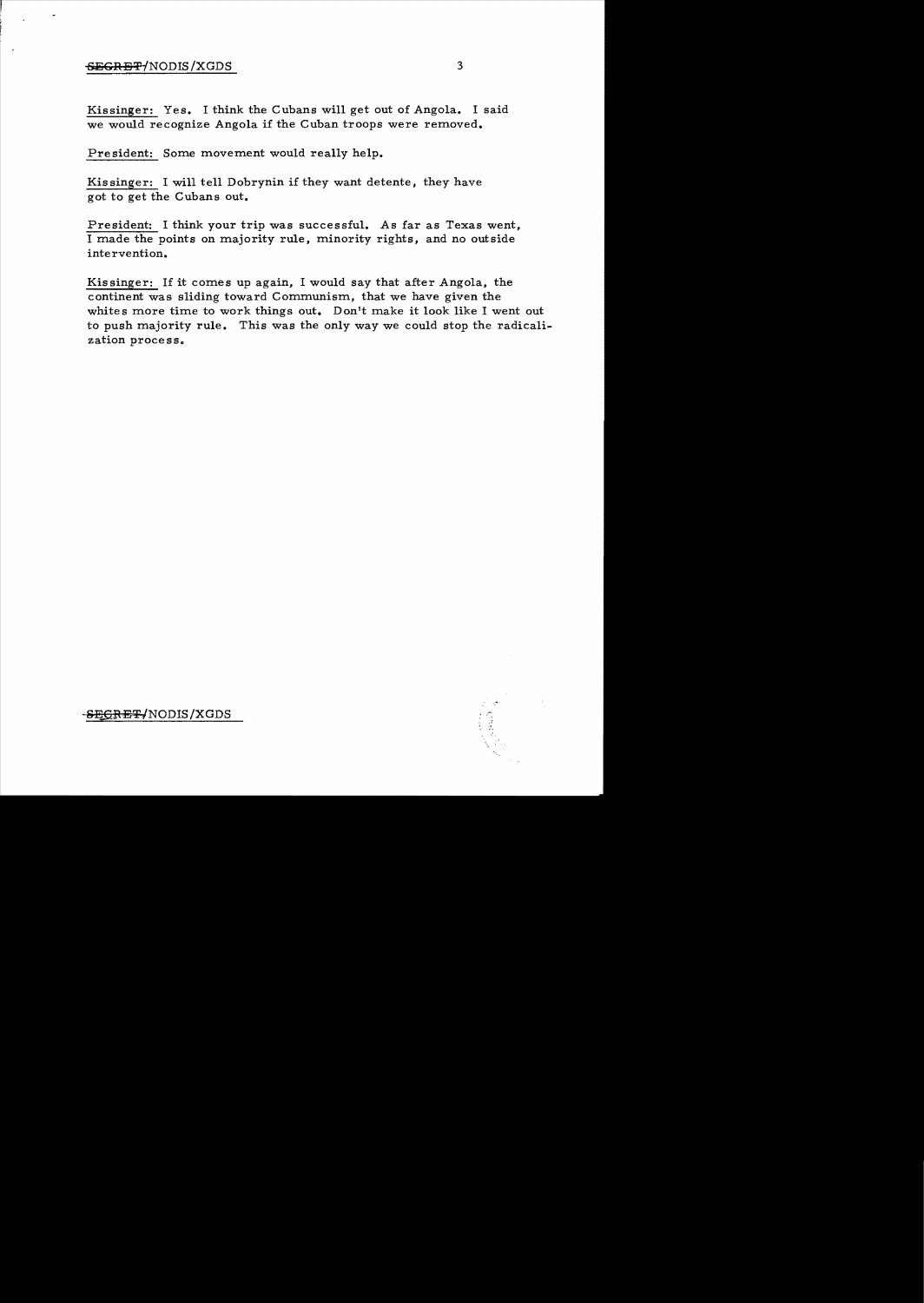$|\text{g}_{\text{w}}$ chst  $|\mathcal{P}/\mathcal{K}|$  q  $\lambda \sim$  $2^{2}$ K One Opier tip, if developed just good you - strate pp. after Amplie, epare accelerate, demande aparent photosis & all of Opison was bain pushalante cadacation. Occa incedences à pour periest e fruiter ratication inter where even a moderation would have Take point us. I was uneary don't Un. Club point, income & full I had no mastery of  $347 - 8118$ cons. That why dreamed in Kinga.  $5100$ <br>until 6:00 Dereid une circuit poure Corbats c'ellercur. I said an or were for majority under that combilent support unders. Hold him to we would suggest them index plan, inditions: No anne duge Most of they could buy this boysing Count if they don't, at least we have extra andleres certain concernt because of rocion there evere some demt things and The Sold dérprot citre, dand why put am money into which hatter than into whing be the characte Samon ashed how unuch that would cost d'aid & hat head convolondes around no I hept x-your B.O. 12958, Sec. 3.5<br>State Dept. Guidelines, State  $\frac{\log 2}{12}$ <br>N.W. NARA, Date  $\frac{\log 2}{12}$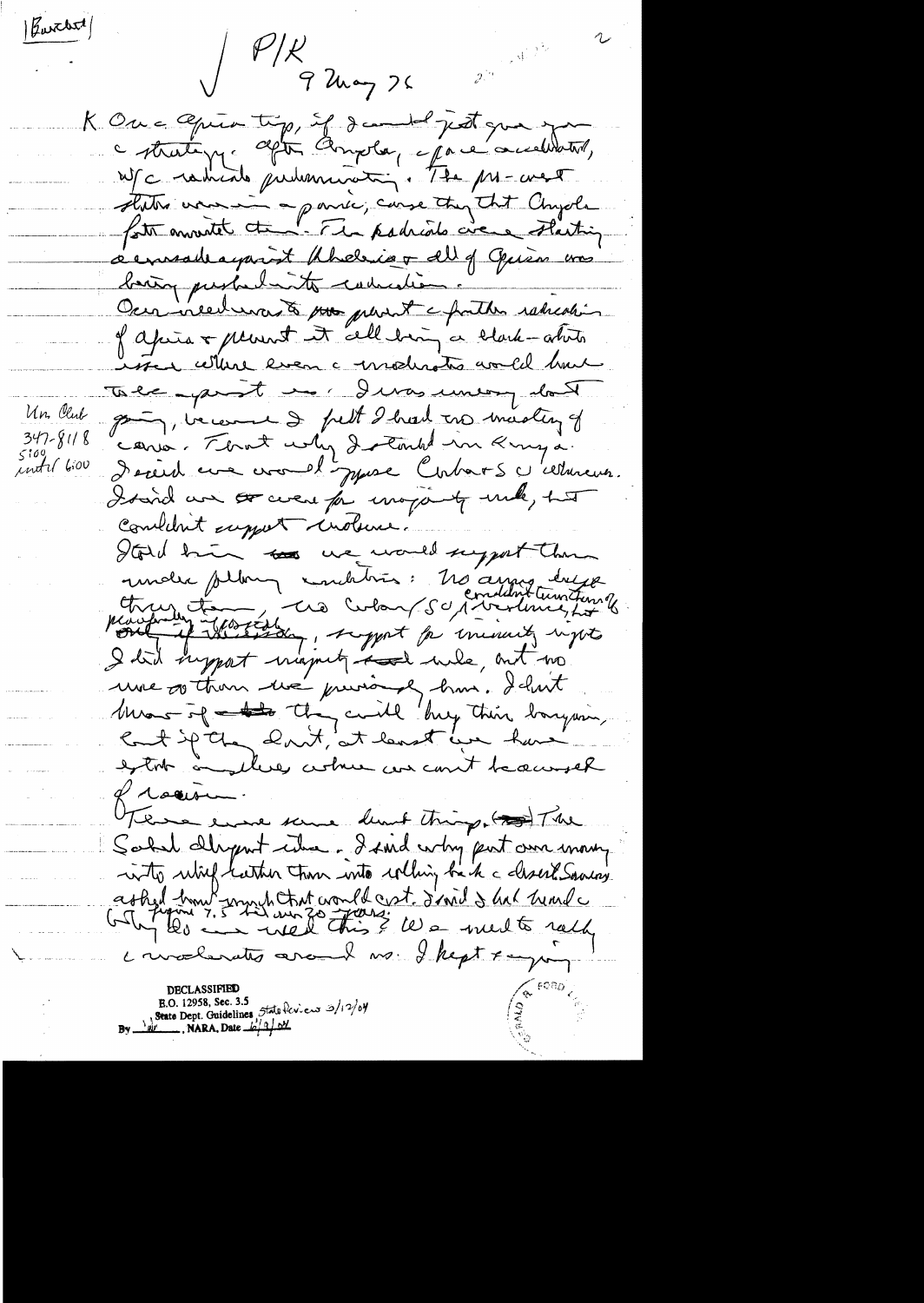- Stetrand in support of Governo stritunent -Dempto contaction tright aprira par après de la Commence de constat tro. I think we see useded une trou donc that possible. If we parse it, we will have c Sun Mm afinagen. Graine with speak on Thepday in support of cristiant state, Hought-Boirg with regel + prema consortion. P That good, so us can not just te alreacent. Ne ce Meternant en gancier forme support of Ou Souther Opiea Separt Nhour. Mi one any I Chrises: Rhodrain with go the Ompolat Mezandrine. If it pas lies w/in coupt just 2, la civil bi in change; if aptentat, a mour co/c quinos aute be. of mense this policy, we can me Somth après legitimité du cheuse estats our bone frées cus l'hocks & that pierre res some room w/ Samith Opion. Trouve 2 Cam Meet we (there are megt try to Ear P. Americant Smith? Is thereary Plophhty K Casa shared word co/ S. Opinion K serial how to presence Rhodesia, but me should Cay to replace Byed aroundreast. But we de have to mise a mija your maries Urtreta engage be hast trave tunk psycho-bar 1. We west Compola Pro Tum. gue cent rend blements to espouse to